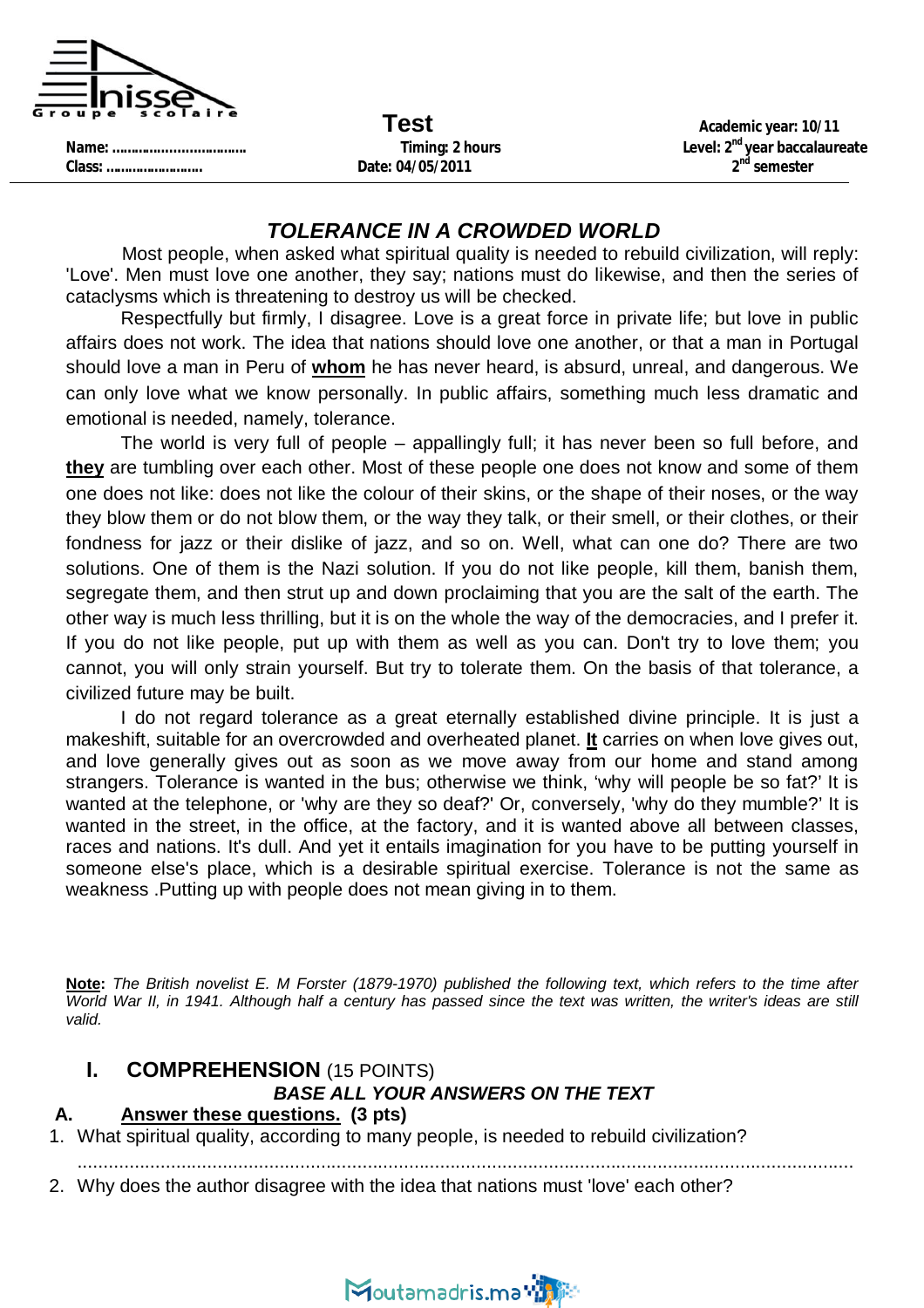...................................................................................................................................................... ......................................................................................................................................................

3. What is the democratic solution to racial problems?

...........................................................................................................................................................

## **B. Are these statements true or false? Justify. (3pts)**

- 1. People believe that love can increase the rate of dangers facing humanity. ......................................................................................................................................................
- ...................................................................................................................................................... 2. Loving others depends on how similar they are to us.

#### ...................................................................................................................................................... .....................................................................................................................................................

### **C. Complete these sentences from the text. (3 pts)**

- 1. If you do not like people, either you………………........................................................... and this is the Nazi solution or…………………………………………..….which is the way of the democracies.
- 2. Love is a great force in private life. Yet, it .................................................. in public affairs.
- **D. Find in the text words or expressions which mean the same as the following. (3 pts)**
- 1. exciting (paragraph 3): ......................................................
- 2. tolerate (paragraph 3): ......................................................
- 3. surrender (paragraph 4): ...................................................
- 4. needs (paragraph 4): .........................................................

#### **D- What do the underlined words in the text refer to? (3 pts)**

- 1- **whom** (paragraph 2): ...........................................
- 2- **they** (paragraph 3): ..............................................
- 3- **It** (paragraph 4): ...................................................

## **II. LANGUAGE (15 pts)**

**A- Fill in the blanks with the right word from the list. Make any changes if necessary. (3pts)**

#### **network – donations – campaigns – rallies – lobbying – livelihood – headquarters**

- 1. Amnesty International resorts to …………..…….to force the government to release the people imprisoned for religious and political reasons.
- 2. The annual meeting of managers takes place at the company's ……………………in Rabat.
- 3. There have been many……………….….organized in the Arab World recently; their aim is to denounce the government officials in open spaces to large numbers of people..

### **B- Put the words between brackets in the correct form (2pt).**

- 1. All what is published is subject to (censor)……………………….
- 2. A tolerant society is one where different races and cultures (exist).…………………
- 3. The weather is not (suit)…………………for such a trip. We'd rather postpone it.
- 4. When people live in (harmony)………………………., we can expect hatred and intolerance.

### **C- Put the verbs in brackets in the right tense: (3 pts)**

After my cousin, Omar, ………...............………… (to study) nuclear Physics for six years, he got his diploma in 2006. He's been looking for a decent job but in vain. By the end of

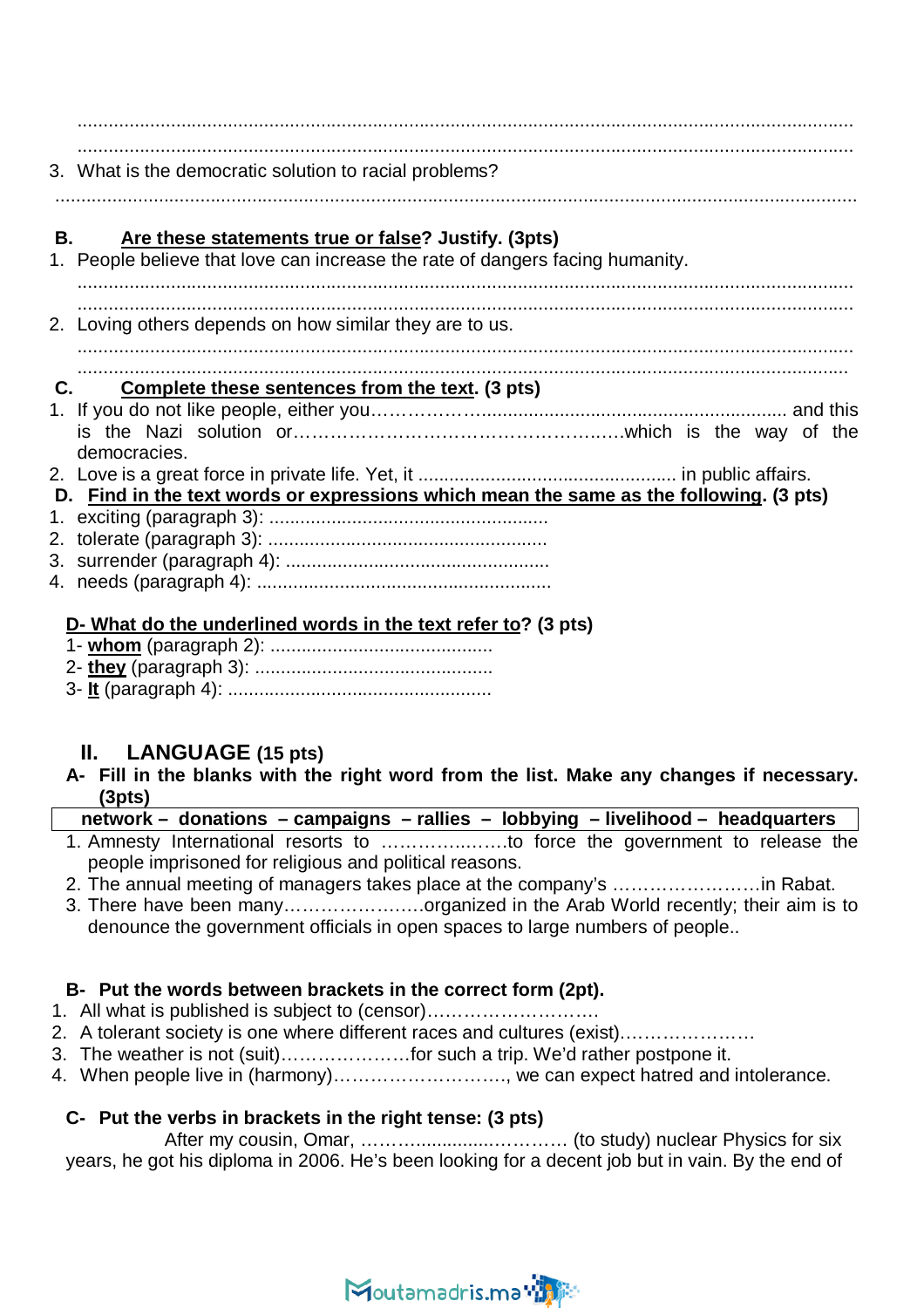next June, he……………………… (to be) jobless for about three years. Now, he regrets studying nuclear Physics and wishes he……………………………… (to study) something else.

#### **D- Rewrite these sentences as suggested. (3 points)**

- 1. Scientists didn't find remedies for colds in the past. That's why, many people died. If ……………………………………………………………....................……………………………
- 2. "Please, please help me to cross the road," the old man told the policeman. The old man…………………….....….......................................................................……………
- 3. "It's a pity I dropped out of school at an early age," the man said. The man wishes …………………………………………………………………………………......

#### **E- Fill in the blanks with the appropriate preposition. (2 points)**

- 1. I came……....... an old school friend in the market this morning.
- 2. Friends should get .......................... each other whatever the problem may be.

#### **F- What does each sentence express? (2 pts)**

| <b>SENTENCES</b>                                                | <b>FUNCTIONS</b> |
|-----------------------------------------------------------------|------------------|
| 1. I'm sorry to have to say this, but you are a selfish person. |                  |
| 2. Equality can be referred to as the state of being equal.     |                  |
| 3. Sounds great! You managed to find the right girl.            |                  |
| 4. I should have thought well before taking that decision.      |                  |

## **III. WRITING** (10 POINTS)

Civic associations play an important role in society. Write a letter to your friend about the role of these associations and the benefits young people can get from participating in their activities. Ask him / her then to join one of them so as to be an active member in society.

#### These suggestions might help you:

| Role of association                | Benefits for young people                         |
|------------------------------------|---------------------------------------------------|
| -give / offer literacy classes     | -be good citizens                                 |
| -help the poor $/$ the handicapped | -develop personality (self-confidence – autonomy) |
| -protect the environment           | -gain values and new experience                   |
| -defend human rights               | -serve the community.                             |

**......................................................................................................................................................... ......................................................................................................................................................... ......................................................................................................................................................... ......................................................................................................................................................... ......................................................................................................................................................... ......................................................................................................................................................... ......................................................................................................................................................... ......................................................................................................................................................... ......................................................................................................................................................... ......................................................................................................................................................... ......................................................................................................................................................... ......................................................................................................................................................... .........................................................................................................................................................**

## Moutamadris.ma